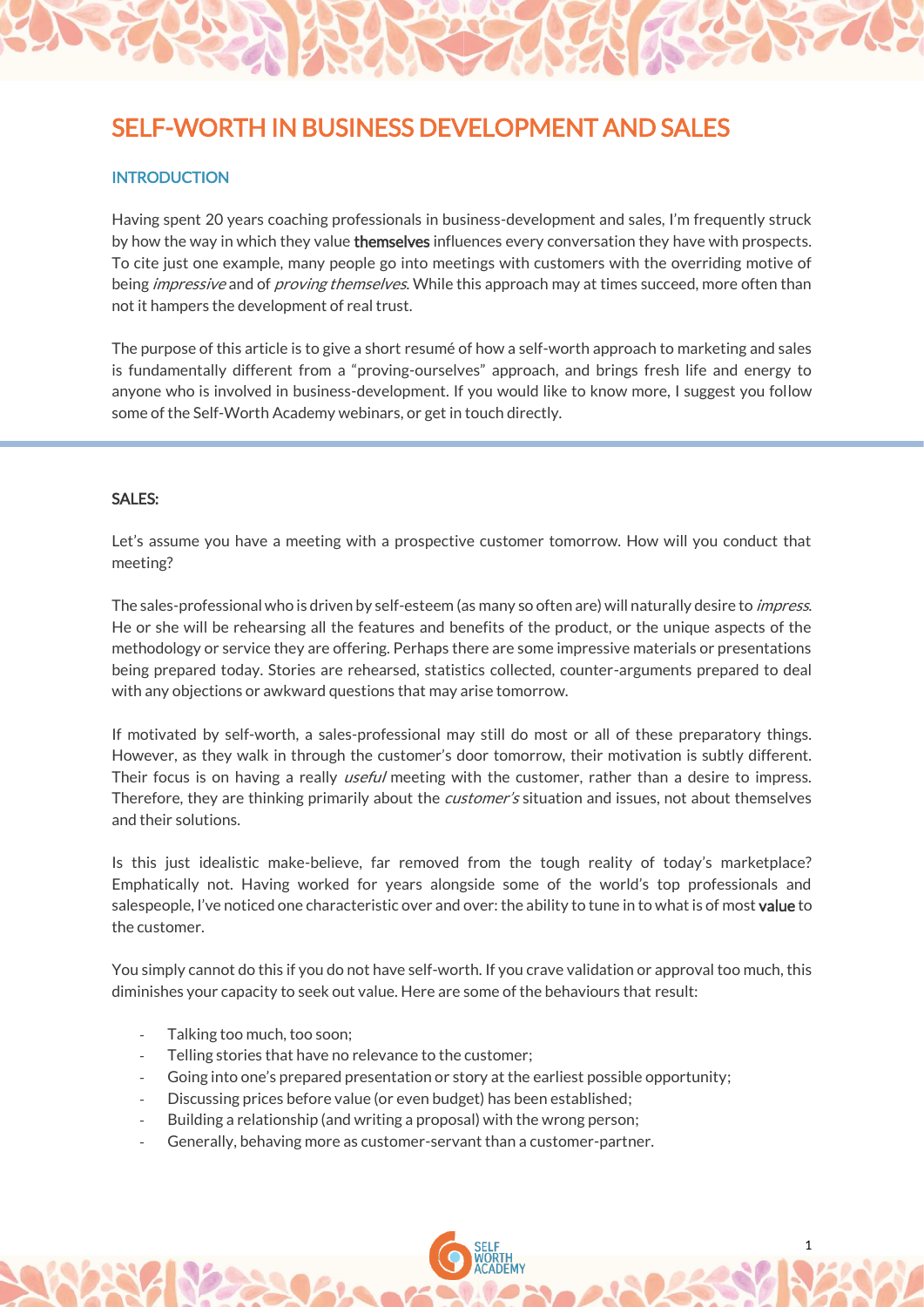

The same pattern plays out when it comes to the question: "How much will this cost?". The self-esteem based professional will seek to justify the price based on the quality / service / brand / track-record of the product or service been offered. The self-worth based professional has at least five advantages:

- a) They can insist on knowing a bit more, before they are in a position to quote a price or a fee. Even if pushed, they do not behave as customer-servant.
- b) Drawing on their experience of the marketplace, they can fine-tune / tweak the customer's requirements. In this way, they build credibility – even before price gets discussed.
- c) They can map out options and budget, tailoring these to the customer's situation, before quoting a fee or doing a proposal/quotation.
- d) When required to justify a price, they do so by reference to the benefits conferred (rather than just quality / service / time / track-record) plus the risks of inadequate investment.
- e) All the time, they use their questioning approach to make sure they are having this dialogue with the right people.

One of the joys of my business-coaching work is watching how self-worth grows via the exercise of these skills. As a professional gets fluent in value-centred selling and pricing, they come to value themselves more deeply, which in turn enhances their capacity for the next prospect meeting. It's a virtuous circle.

#### GETTING INTRODUCTIONS AND REFERRALS

So how do these prospect meetings get set up? For a larger company, there may be an entire department whose job it is to generate leads. Even here nevertheless, introductions and referrals often play a large part in lead-generation. For the SME or solo professional, personal introductions are often the foundations upon which a large part of their business is built.

Nevertheless, here lies a paradox. Even when referrals often account for over 80pc of new business leads, very few professionals *proactively* seek referrals. The majority feel awkward doing so. Some believe that a referral should happen spontaneously: that any attempt to initiate referrals will just jinx a natural process. Others feel sickened by how certain sales professionals (like the stereotypical insurance salesman) seek introductions to each of your family members, so they certainly don't ever want to come across in that way.

With self-worth, several new avenues open up. We don't just have to seek introductions to "sell": we can also seek introductions to explore changes in the marketplace (of which there are always many), or to find new ways to be of service and bring benefit. Neither of these are *self-centred* motives, they are *value*centred approaches firmly and genuinely anchored on an attitude of usefulness. With that understanding, you can seek a meeting with anybody.

Furthermore, that meeting will be more productive. Naturally, there may be some suspicion at the beginning (e.g. "What are you trying to sell me?") so you may have to explain your motivation a little. For example, you might be…

- Doing some research about a problem you have encountered at several customer sites
- Researching your own potential change of direction, or adaptations you want to make to current

2